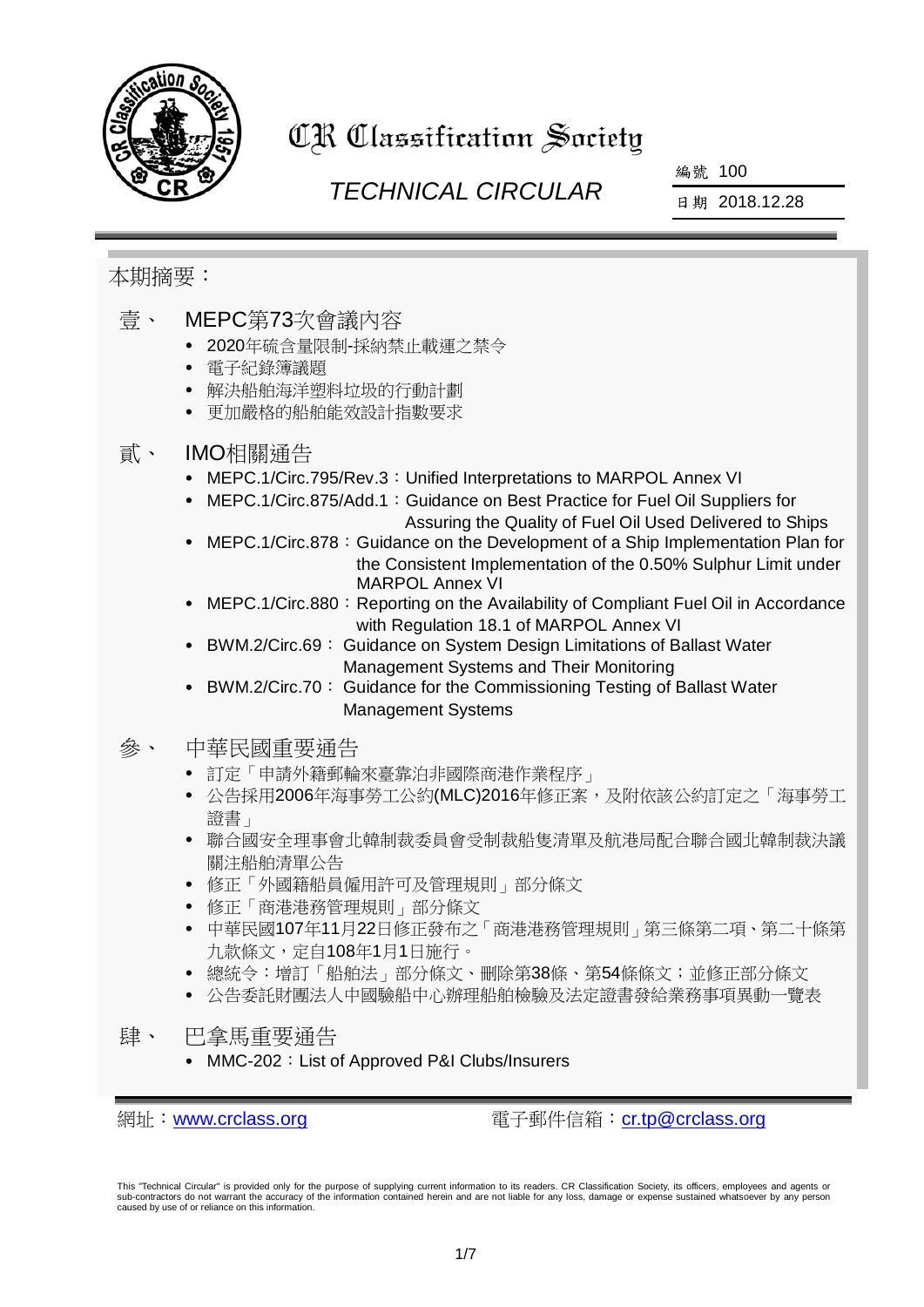- MMC-269: Maritime Labour Convention, 2006 (MLC, 2006), Certification Process-MLC, 2006
- MMC-345: Ballast Water Management Convention 2004, Panama Policy
- MMC-359: Instructions and Procedure for the Implementation and Certification of the ISPS Code
- 伍、 美國船舶通用許可(VGP)及壓艙水規定
	- 摘要美國VGP規定最新動態
	- 摘要美國壓艙水規定最新動態

## 壹 **MEPC**第**73**次會議內容

#### 國際海事組織**(IMO)**海洋環境保護委員會**(MEPC)**第 **73** 次會議於 **2018** 年 **10** 月 **22** 日至 **10** 月 **26** 日在英國倫敦召開。會議重點內容摘要如下:

## 一、 **2020**年硫含量限制**-**採納禁止載運之禁令**[\(Implementation of Sulphur 2020 Limit -](http://www.imo.org/en/MediaCentre/PressBriefings/Pages/19-Implementation-of-sulphur-2020-limit-.aspx) [Carriage Ban Adopted\)](http://www.imo.org/en/MediaCentre/PressBriefings/Pages/19-Implementation-of-sulphur-2020-limit-.aspx)**:

(一) 因應國際防止船舶污染公約(MARPOL)附錄VI規則14.1.3之實施(自2020年起船 舶燃油的硫含量應不超過0.5%(m/m)),MEPC73會議採納MARPOL附錄VI修正案 (預計2020年3月1日生效),明訂船舶不得使用或載有硫含量超過0.5 % m/m之燃 油,除非船舶有裝設等效設備(例如:SOx Scrubber)。

#### 二、 電子紀錄簿**[\(Electronic Record Books\)](http://www.imo.org/en/MediaCentre/MeetingSummaries/MEPC/Pages/MEPC-73rd-session.aspx)**議題:

(一) 因應環保,預計開放MARPOL相關紀錄簿得以電子紀錄簿做為紙本之替代。 註:預計MEPC 74採納相關修正案(修正案生效時程約為2021年1月1日)。

| <b>MARPOL</b>  | 紀錄簿名稱                                                                           |  |
|----------------|---------------------------------------------------------------------------------|--|
| Annex I        | 油料紀錄簿第一部分/第二部分                                                                  |  |
| Annex II       | NLS貨物紀錄簿                                                                        |  |
| <b>Annex V</b> | 垃圾紀錄簿第一部分/第二部分                                                                  |  |
| Annex VI       | 1. 消耗臭氧層物質(ODS)紀錄簿<br>2.記載進出ECA切換燃油及主機Tier之紀錄簿<br>3.引擎參數紀錄簿(NOx Technical Code) |  |

#### 三、 解決船舶海洋塑料垃圾的行動計劃**[\(Action Plan to Address Marine Plastic Litter](http://www.imo.org/en/MediaCentre/PressBriefings/Pages/20-marinelitteractionmecp73.aspx)  [from Ships\)](http://www.imo.org/en/MediaCentre/PressBriefings/Pages/20-marinelitteractionmecp73.aspx)**:

(一) 背景:

雖MARPOL Annex V已基本上禁止丟棄塑料到海中,但仍有意外或其他因素造成 海洋塑料影響海洋環境,故MEPC 73著手討論本議題。

- (二) 塑料垃圾包括大型塑膠(例如塑料袋,水瓶和漁具)和微型塑料(通常為5mm或更小 的小塑料顆粒)。
- (三) 預計於2025年完成以下因應事項: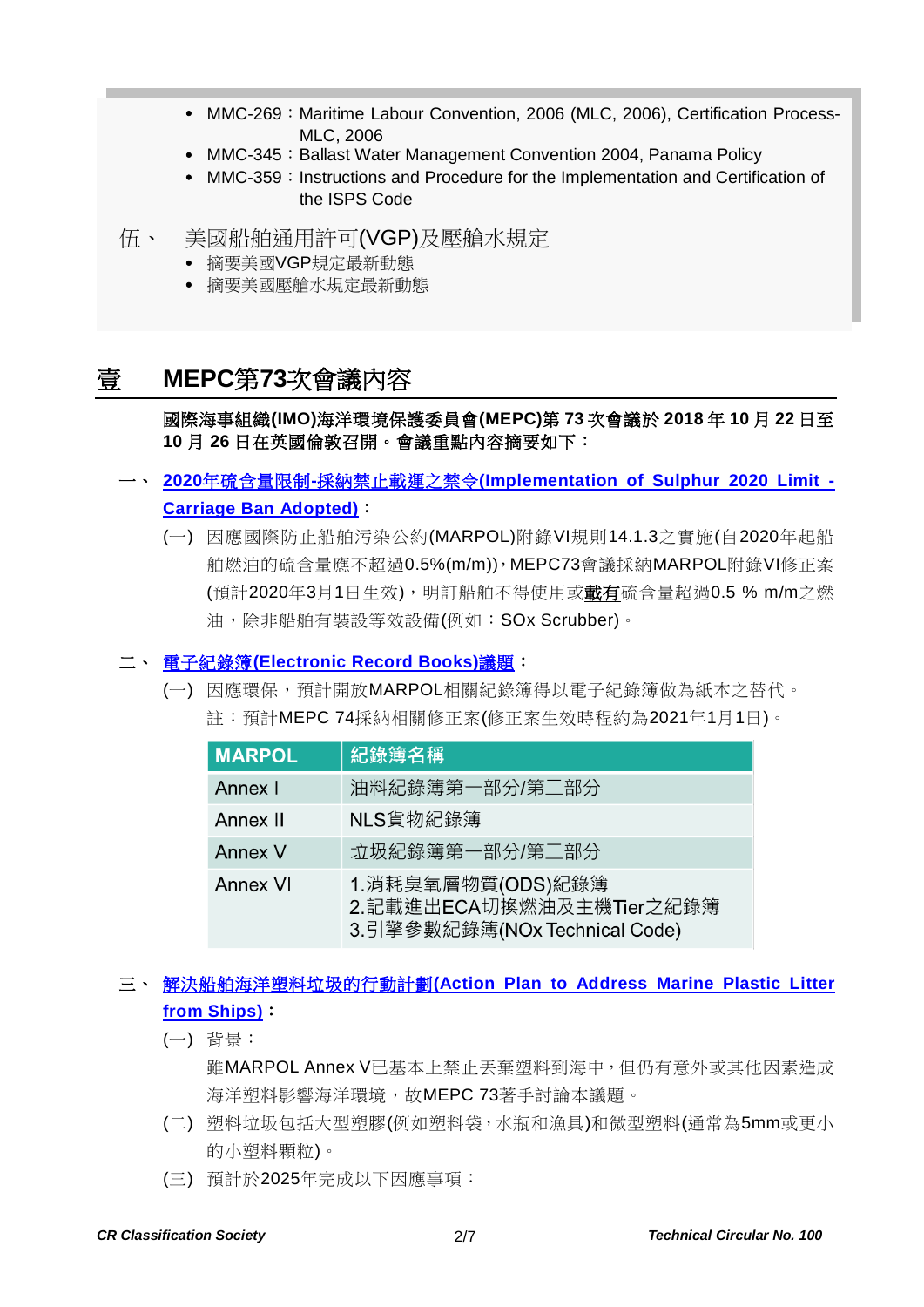- 1. 強制要求漁船適用IMO船舶識別號碼方案。
- 2. 強制要求使用IMO船舶識別號碼標記所有漁具。
- 3. 修正MARPOL Annex V : 要求船舶超過100 GT須備有垃圾紀錄簿(註:目前 為400 GT)。
- 4. 建立強制性的海上貨物丟失回報制度。
- 5. 提高海洋塑料垃圾的港口接收和處理設施的有效性。
- 6. 要求MARPOL Annex V所規定之垃圾管理計劃應被認可。

#### 四、 更加嚴格的船舶能效設計指數要求**[\(Strengthening the EEDI Requirements\)](http://www.imo.org/en/MediaCentre/MeetingSummaries/MEPC/Pages/MEPC-73rd-session.aspx)**:

(一) 配合IMO降低船舶溫室氣體排放戰略(請參考第97[期技術通報](https://www.crclass.org/chinese/download/ti-tc/97/97.pdf)), MEPC 73討論提 早實施船舶能效設計指數(EEDI) Phase 3草案如下圖所示。 註1:該議題尚未完全收斂,將於MEPC74繼續討論。

註2:散裝船、液貨船、駛上駛下貨船、駛上駛下客船及跟汽車船的Phase 3時程 並無修正。

| 船種                                                                 | 現行Phase 3折減係數                               | 未來Phase 3折減係數草案                             |
|--------------------------------------------------------------------|---------------------------------------------|---------------------------------------------|
| <b>Gas Carrier</b>                                                 | 2025起: 30% or 0-30%<br>(DWT 2,000-10,000)   | 2022起: 30% or 0-30%<br>(DWT 2,000-10,000)   |
| <b>Container Ship</b>                                              | 2025起: 30% or 0-30%<br>(DWT 10,000-15,000)  | 2022起: 40% or 0-40%<br>(DWT 10,000-15,000)  |
| General Cargo<br>Ship                                              | 2025起: 30% or 0-30%<br>(DWT 3,000-15,000)   | 2022起: 30% or 0-30%<br>(DWT 3,000-15,000)   |
| Refrigerated<br>Cargo Carrier                                      | 2025起: 30% or 0-30%<br>$(DWT 3,000-5,000)$  | 2022起: 30% or 0-30%<br>$(DWT 3,000-5,000)$  |
| Combination<br>Carrier                                             | 2025起: 30% or 0-30%<br>(DWT 4,000-20,000)   | 2022起: 30% or 0-30%<br>(DWT 4,000-20,000)   |
| <b>LNG Carrier</b>                                                 | 2025起:30%<br>$(DWT 10,000$ and above)       | 2022起: 30%<br>(DWT 10,000 and above)        |
| Cruise Passenger<br>ship having non-<br>conventional<br>propulsion | 2025起: 30% or 0-30%<br>$(GT 25,000-85,000)$ | 2022起: 30% or 0-30%<br>$(GT 25,000-85,000)$ |

## 貳 **IMO**相關通告

#### 一、 **[MEPC.1/Circ.795/Rev.3](https://www.crclass.org/chinese/download/ti-tc/100/2-1%20MEPC.1-Circ.795-Rev.3%20-%20Unified%20Interpretations%20To%20Marpol%20Annex%20Vi%20(Secretariat).pdf)**:**Unified Interpretations to MARPOL Annex VI**,本次更 新內容如下:

(一) 背景:

依據MARPOL Annex VI之規定:2019年1月1日開始5,000GT以上船舶需依據 IMO船舶燃油消耗數據收集(DCS)規定進行燃料數據收集([相關資料請參第](https://www.crclass.org/chinese/download/ti-tc/89/89.pdf)89期 [技術通報](https://www.crclass.org/chinese/download/ti-tc/89/89.pdf))

(二) 有關DCS規定的三個統一解釋:

1. 2019年1月1日以後交船者,於交船時應備有:船舶能源效率管理計畫第II部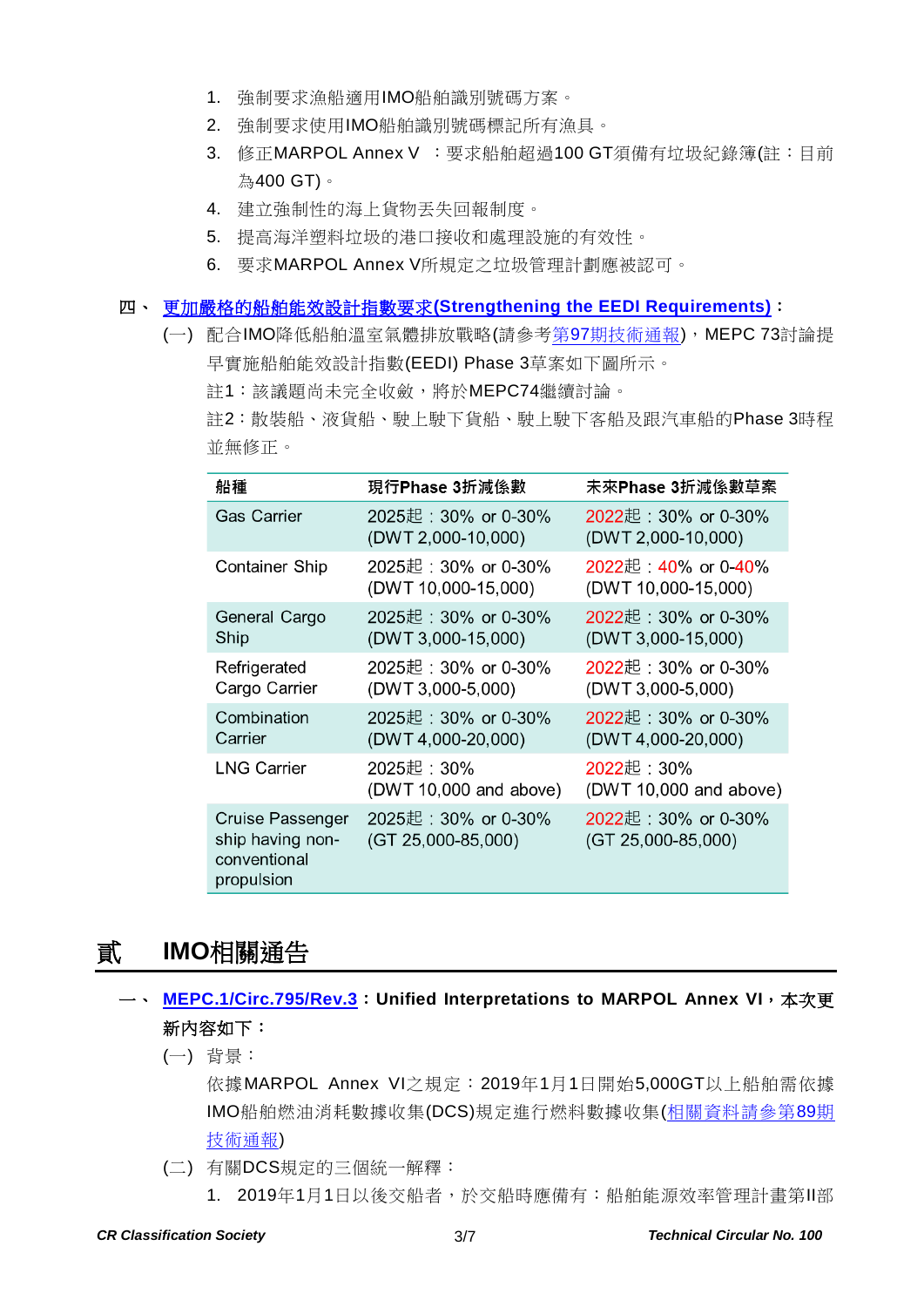分(SEEMP Part II)及符合確認書(CoC) 。

- 2. 船上用以推進或運作之蒸發除氣(Boil-off Gas, BOG),其消耗數據亦須被 DCS收集及回報。
- 3. 若船公司能提供統計之收集數據,則該數據無需保留在船上。

## 二、 **[MEPC.1/Circ.875/Add.1](https://www.crclass.org/chinese/download/ti-tc/100/2-2%20MEPC.1-Circ.875-Add.1%20-%20Guidance%20On%20Best%20Practice%20For%20Fuel%20Oil%20Suppliers%20For%20Assuring%20The%20Quality%20Of%20Fuel%20Oil%20Deli...%20(Secretariat).pdf)**:**Guidance on Best Practice for Fuel Oil Suppliers for Assuring the Quality of Fuel Oil Used Delivered to Ships**:

- (一) 因應MARPOL附錄VI規則14.1.3之實施(自2020年起船舶燃油的硫含量應不超過 0.5%(m/m)),IMO更新「燃油購買者/使用者確保船上所用燃油品質的最佳做法指 南」,以就購買者/使用者所面臨之問題(燃油供應商之選擇、合約簽訂、證明文 件、燃油接收取樣及試樣、爭議處理等)提供相關指南。
- (二) 註:MEPC.1/Circ.875內容請參考第97[期技術通報。](https://www.crclass.org/chinese/download/ti-tc/97/97.pdf)

## 三、 **[MEPC.1/Circ.878](https://www.crclass.org/chinese/download/ti-tc/100/2-3%20MEPC.1-Circ.878%20-%20Guidance%20On%20The%20Development%20Of%20A%20Ship%20Implementation%20Plan%20For%20The%20Consistent%20Implementatio...%20(Secretariat).pdf)**:**Guidance on the Development of a Ship Implementation Plan for the Consistent Implementation of the 0.50% Sulphur Limit under MARPOL Annex VI**:

- (一) 因應MARPOL附錄VI規則14.1.3之實施(自2020年起船舶燃油的硫含量應不超過 0.5%(m/m)),IMO建議各船舶制定其實施計劃,以概述該船舶符合規定之方式 (註:該計畫為建議性)。
- (二) 該計劃建議處理的項目包括關於新燃料影響的風險評估、修改燃油系統和油箱清 潔之建議、換油計畫等。

#### 四、 **[MEPC.1/Circ.880](https://www.crclass.org/chinese/download/ti-tc/100/2-4%20MEPC.1-Circ.880%20-%20Reporting%20Of%20Availability%20Of%20Compliant%20Fuel%20Oils%20In%20AccordanceWith%20Regulation%2018.1%20Of%20Marp...%20(Secretariat).pdf)** : **Reporting on the Availability of Compliant Fuel Oil in Accordance with Regulation 18.1 of MARPOL Annex VI**:

(一) 因應MARPOL附錄VI規則14.1.3之實施(自2020年起船舶燃油的硫含量應不超過 0.5%(m/m)),IMO敦促各國政府於2020年前以[GISIS](https://gisis.imo.org/)回報各港口間之燃油可得 性。

#### 五、 **[BWM.2/Circ.69](https://www.crclass.org/chinese/download/ti-tc/100/2-5%20BWM.2-Circ.69%20-%20Guidance%20on%20System%20Design%20Limitations%20of%20ballast%20water%20management%20systems%20and%20their%20monito...%20(Secretariat).pdf)**: **Guidance on System Design Limitations of Ballast Water Management Systems and Their Monitoring**:

- (一) 背景:依據壓艙水管理系統認可章程(BWMS Code)(請參考第97[期技術通報](https://www.crclass.org/chinese/download/ti-tc/97/97.pdf)),系 統設計限制(System Design Limitations, SDL)應被清楚識別,且其參數應被記錄 及監測。
- (二) 通告內容:提供有關目前壓艙水管理系統(BWMS)所使用的各種技術中所潛在的 SDL、以及與SDL相關的系統監測參數。

#### 六、 **[BWM.2/Circ.70](https://www.crclass.org/chinese/download/ti-tc/100/2-6%20BWM.2-Circ.70%20-%20Guidance%20for%20the%20commissioning%20testing%20of%20ballast%20water%20management%20systems%20(Secretariat).pdf)**:**Guidance for the Commissioning Testing of Ballast Water Management Systems**:

(一) 該通告建議應於壓艙水管理系統(BWMS)安裝後執行Commissioning Testing(調 試測試)以確認其性能。(註:其用意並非比照型式認可之方式測試設備是否符合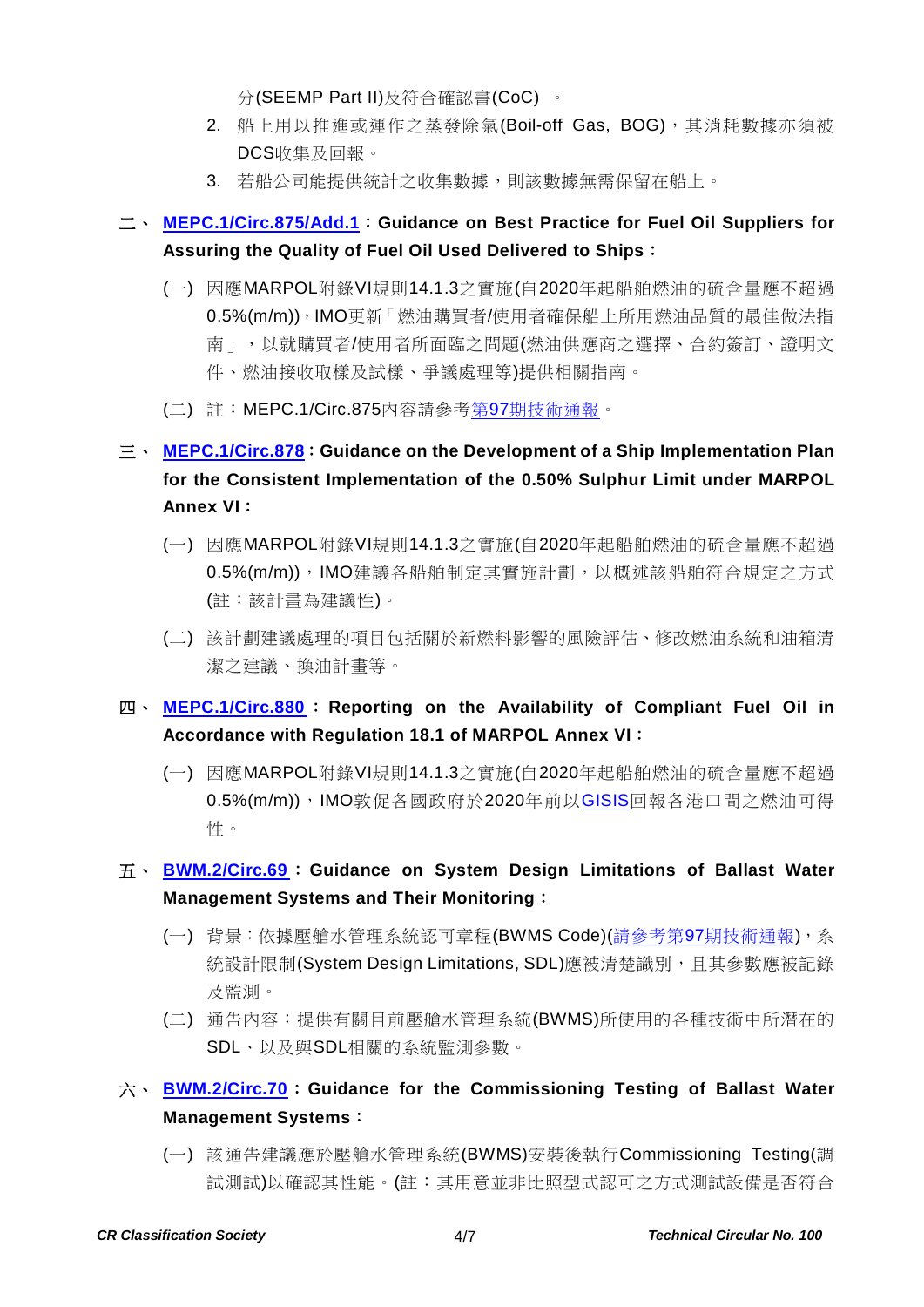D-2標準,而是為了試驗設備是否有被正確安裝。)

- (二) 採樣的方式應依G2準則(MEPC.173(58))執行並依BWM.2/Circ.42/Rev.1通告進 行分析。
- (三) 現階段公約尚未強制要求執行Commissioning Testing,預計於MEPC74會議討論 將此要求強制化。

## 參 中華民國重要通告

- 一、 訂定[「申請外籍郵輪來臺靠泊非國際商港作業程序」](https://gazette.nat.gov.tw/egFront/detail.do?metaid=102521&log=detailLog),自中華民國**107**年**11**月**6**日生效。
- 二、 公告採用二零零六年海事勞工公約**(MLC)**[二零一六年修正案,及附依該公約訂定之「海](https://gazette.nat.gov.tw/egFront/detail.do?metaid=102539&log=detailLog) [事勞工證書」,](https://gazette.nat.gov.tw/egFront/detail.do?metaid=102539&log=detailLog)並自中華民國**108**年**1**月**8**日生效。
- 三、 [聯合國安全理事會北韓制裁委員會受制裁船隻清單及航港局配合聯合國北韓制裁決議](https://www.motcmpb.gov.tw/information_103_11998.html) [關注船舶清單公告,](https://www.motcmpb.gov.tw/information_103_11998.html)中華民國**107**年**11**月**19**日。
- 四、 修正[「外國籍船員僱用許可及管理規則」](https://gazette.nat.gov.tw/egFront/detail.do?metaid=102845&log=detailLog)部分條文,中華民國**107**年**11**月**20**日。
- 五、 修正[「商港港務管理規則」](https://gazette.nat.gov.tw/egFront/detail.do?metaid=102890&log=detailLog)部分條文,中華民國**107**年**11**月**22**日。
- 六、 中華民國**107**年**11**月**22**日修正發布之[「商港港務管理規則」](https://gazette.nat.gov.tw/egFront/detail.do?metaid=103429&log=detailLog)第三條第二項、第二十條 第九款條文,定自**108**年**1**月**1**日施行。
- 七、 總統令:增訂[「船舶法」](https://gazette.nat.gov.tw/egFront/detail.do?metaid=103108&log=detailLog)部分條文、刪除第**38**條、第**54**條條文;並修正部分條文,中 華民國**107**年**11**月**28**日。
- 八、 公[告委託財團法人中國驗船中心辦理船舶檢驗及法定證書發給業務事項異動一覽表,](https://odmdoc.motc.gov.tw/IFDEWebBBS_MOTC/ExternalBBS.aspx?ThirdDocId=107RD06562) 自中華民國**108**年**1**月**1**日起施行。

## 肆 巴拿馬重要通告

一、 **[MMC-202:](https://www.crclass.org/chinese/download/ti-tc/100/4-1%20MMC-202-december-20-2018.pdf) "List of Approved P&I Clubs/Insurers"**:

(一) 更新P&I保險業者名單。

- 二、 **[MMC-269:](https://www.crclass.org/chinese/download/ti-tc/100/4-2%20MMC-269-OCTOBER-2018-3.pdf) "Maritime Labour Convention, 2006 (MLC, 2006), Certification Process- MLC, 2006"**:
	- (一) 修正第17段:

若無法在初次檢驗完成前將長證送至船上,認可組織(RO)得簽發短證作為替代 (效期自完檢日不超過5個月),且後續長證之效期應從完檢日起算不超過5年。

(二) 修正第22段:

配合海事勞工公約2016年修正案,2019年1月8日起,在取得mlc@sequmar.com. 之同意後,RO可在換證檢驗後於長證上進行延期加簽,使其延長不超過5個月的 效期以讓新長證送至船上。

- 三、 **[MMC-345:](https://www.crclass.org/chinese/download/ti-tc/100/4-3%20MMC-345-Ballast-Water-Management-Convention-2004-Panama-Policy-rev-dec-2018.pdf) "Ballast Water Management Convention 2004, Panama Policy."**修正 第**7**段及第**8**段內容:
	- (一) 有關RO簽署壓艙水管理證書(BWMC)事宜: 為使電子證書之資訊即時更新,RO執行完檢驗後要盡快將:驗船師資訊、RO名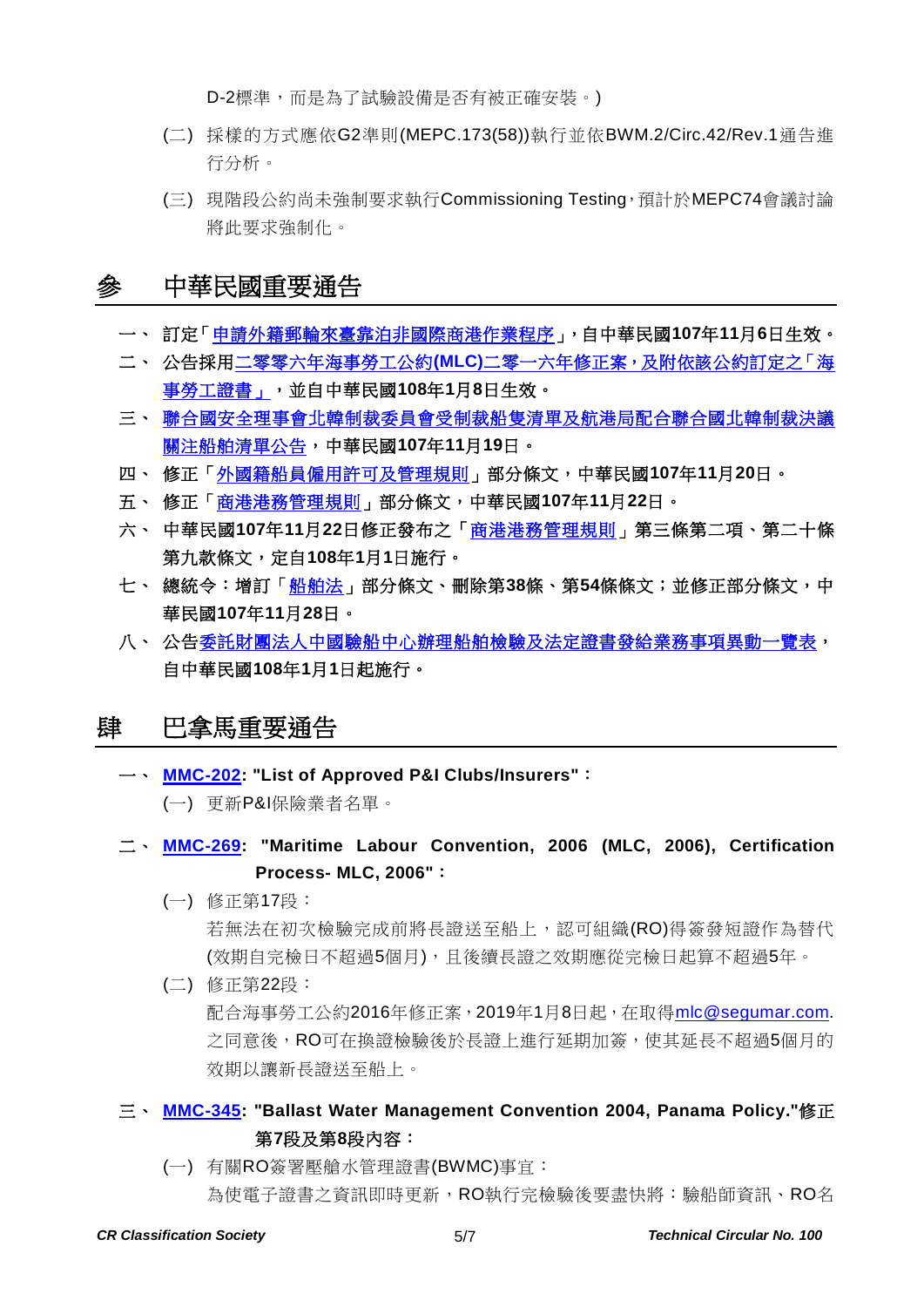稱 、地點、日期以及其他證書簽署欄之資訊透過 email 提供給 [ibwmc@segumar.com](mailto:ibwmc@segumar.com)。

- (二) 有關更換RO執行檢驗事宜:
	- 1. 巴拿馬強烈建議執行壓艙水公約年度檢驗或是中期檢驗的RO要跟執行初次 檢驗的RO一致;但若船東欲更換RO執行,經與雙方RO溝通後巴拿馬可個案 授權,且先前相關檢驗報告及紀錄將依公約規定為成為相關佐證。
	- 2. 若船東欲更換該船所入級之船級協會,應依MMC-309通告辦理。
- (三) 有關壓艙水管理證書之再有效事宜:
	- 1. 若壓艙水管理證書因未執行年度檢驗或中期檢驗而失效時,經取得授權並由 RO執行相應的檢驗後, RO需於證書上註記"This certificate was revalidated after completion of the corresponding survey in accordance with (PMA authorization Ref.xxx)"之字眼使其再有效,並依(一)段之規定辦理更新電子 證書資訊。
	- 2. 若需重新換發證書之情況時,則應透過巴拿馬的線上發證平台 [\(http://certificates.amp.gob.pa/certificates/\)](http://certificates.amp.gob.pa/certificates/)進行申請(所簽發之新證書效期 將與舊證書一致)。

#### 四、 **[MMC-359:](https://www.crclass.org/chinese/download/ti-tc/100/4-4%20MMC-359-DECEMBER-2018-1-1.pdf) "Instructions and Procedure for the Implementation and Certification of the ISPS Code"**:

- (一) 有關ISPS檢驗發證流程更新重點如下:
	- 1. 自2018年12月15日起,有關ISPS檢驗延期之申請將由先前的Email方式改為 系統線上申請[\(http://certificates.amp.gob.pa/certificates/\)](http://certificates.amp.gob.pa/certificates/),並將用該系統電 子核發授權信(一般延期期限為3個月),船東收到後應列印下來並與國際船舶 保全證書(International Ship Security Certificate, ISSC)的臨證或長證放在一 起。
	- 2. 認可保全機構(Recognized Security Organization, RSO)執完成中期驗證須 於30天內將簽署之ISSC副本以及稽核報告給[isps@amp.gob.pa](mailto:isps@amp.gob.pa)。

## 伍 美國船舶通用許可**(VGP)**及壓艙水規定

- 一、 有關船舶通用許可**(Vessel General Permit, VGP)**規定最新狀況:
	- (一) 背景:VGP介紹請參考第69[期技術通報。](https://www.crclass.org/chinese/download/ti-tc/69/69.pdf)
	- (二) 依據美國政府環境保護署(EPA)所發布[之政策函,](https://www.crclass.org/chinese/download/ti-tc/100/5-1%20epa-vgp-policy-letter-10-october-2018.pdf) 2013年版VGP將不會在2018 年12月18日到期日前重新發布,但會在新版的VGP發布前持續有效(新版VGP目 前預計2019年春季時會發布)。
	- (三) 根據現行VGP許可之船舶所有人或船舶操作者,在新版VGP生效前,應注意以下 幾點:
		- 1. 對於現行已有VGP之船舶:其許可範圍持續有效,若船舶所有人或船舶操作 者於2018年12月18日之前提交意向通知(NOI),則無需額外的後續行動。
		- 2. 對於現行沒有VGP之船舶:EPA強烈鼓勵符合條件的船舶的船舶所有人或船